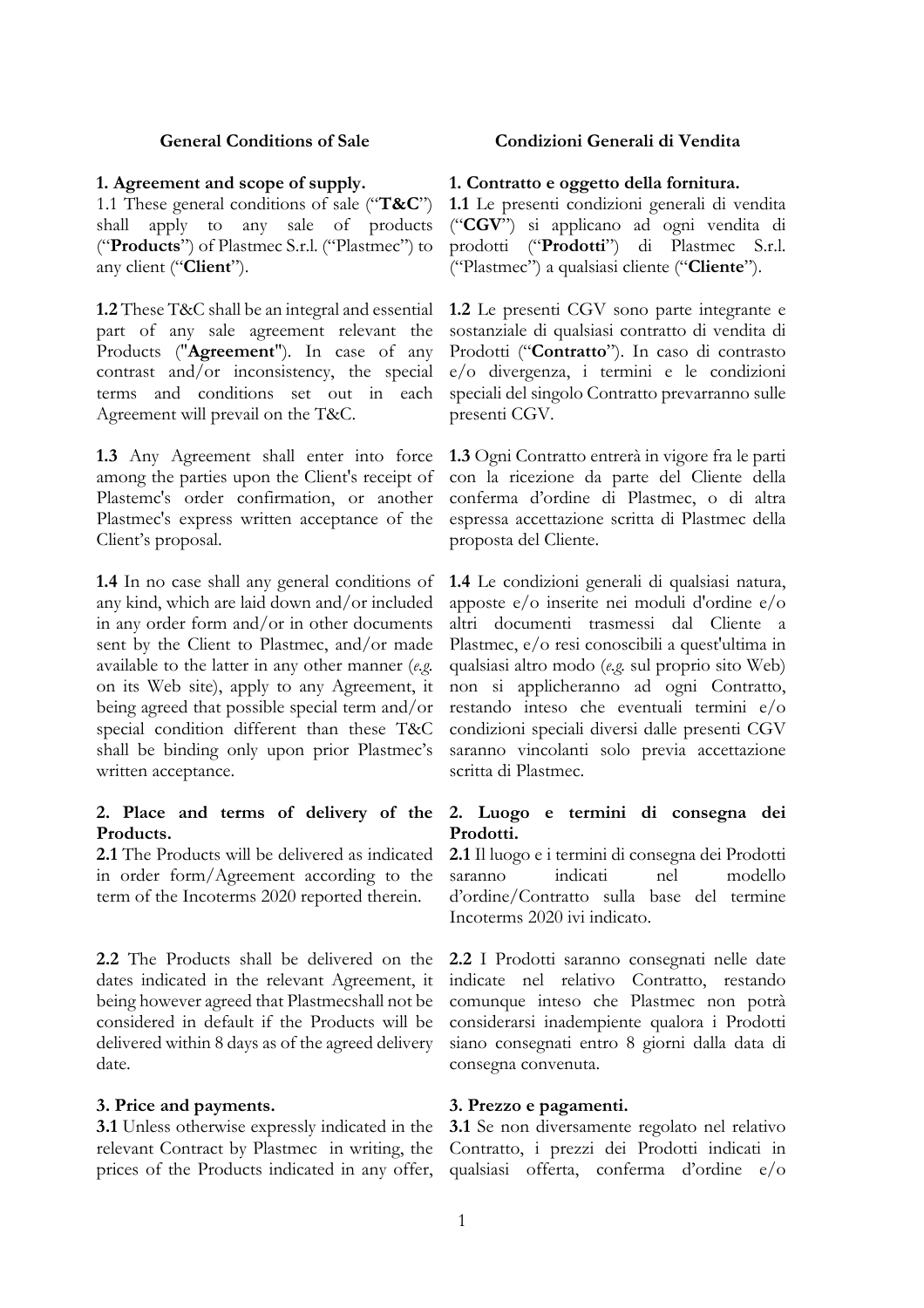order confirmation and/or communication of Plastmec shall be construed as:

(**i**) expressed in euro  $(\epsilon)$ ;

(**ii**) net of any tax, custom duties, transport costs, banking fees and/or any other accessory expenses that will be charged separately.

**3.2** Without prejudice to any right or remedies under these T&C or at law, Plastmec shall be entitled to suspend the delivery of the Products should: (**a**) the Client's assets and/or financial standings endanger the relevant payment; (**b**) the Client fail to timely pay Products previously supplied by Plastmec, also on the basis of a different Agreement, until the outstanding credit is fully settled and/or the Client provides for proper guarantees thereto.

**3.3** All the payments due to Plastmec shall be made as indicated in the invoice related to the single Contract.

**3.4** Without prejudice to any other right or remedy, on any amount due under an Agreement that is paid on delay, will accrue default interest according to Italian D. lgs n. 231/2002.

# **4. Warranty. 4. Garanzia.**

**4.1** Plastmec warrants and represents that the Products supplied under any Agreement will be new and free from any defect in design, material or workmanship for a period of 12 months as of the date of the relevant delivery, unless otherwise indicated on the Products packaging and /or technical specifications ("**Warranty Period**").

**4.2** If the complaints raised by the Client during the Warranty Period are objective and accepted by Plastmec, whose acceptance shall not be unreasonably denied, the latter shall reimburse or replace the defective Product/s, with delivery to the Clients of the substitutive Product/s by the shortest reasonable term as of the date of acceptance of the claim.

comunicazione di Plastmec dovranno essere intesi come:

(**i**) espressi in euro  $(\epsilon)$ ;

(**ii**) al netto di tasse, dazi doganali, costi di trasporto, commissioni bancarie e/o qualsiasi altra spesa accessoria che sarà addebitata separatamente.

**3.2** Impregiudicato ogni altro diverso diritto o strumento previsto dalle presenti CGV o dalla legge, Plastmec avrà facoltà di sospendere la consegna dei Prodotti qualora: (**a**) le condizioni patrimoniali e/o finanziarie del Cliente mettano in pericolo il relativo pagamento; (**b**) il Cliente non provveda al puntuale pagamento di Prodotti in precedenza forniti da Plastmec, anche nell'ambito un diverso Contratto, sino all'integrale pagamento delle somme in sofferenza e/o alla prestazione da parte del Cliente di idonee garanzie a tale riguardo.

**3.3** Tutti i pagamenti dovuti a Plastmec dovranno essere effettuati nelle modalità indicate nella fattura relativa al singolo Contratto.

**3.4** Impregiudicato ogni diverso diritto o rimedio, su qualsiasi importo dovuto in forza di un Contratto che è pagato in ritardo, matureranno interessi di mora ai sensi del D. lgs. n. 231/2002.

**4.1** Plastmec garantisce che i Prodotti forniti nell'ambito di qualsiasi Contratto saranno nuovi ed esenti da vizi nella progettazione, materiali e lavorazione per un periodo di 12 mesi dalla data di relativa consegna, salvo quanto diversamente indicato nel prodotto stesso o nelle schede tecniche ("**Periodo di Garanzia**").

**4.2** Se le contestazioni sollevate dal Cliente durante il Periodo di Garanzia sono oggettive e accettate da Plastmec, che non potrà negare tale accettazione senza ragioni, quest'ultima dovrà provvedere al rimborso o alla sostituzione del/i Prodotto/i difettosi, con consegna al Cliente dei Prodotti sostitutivi, entro il termine più breve ragionevolmente possibile dalla data di accettazione della contestazione.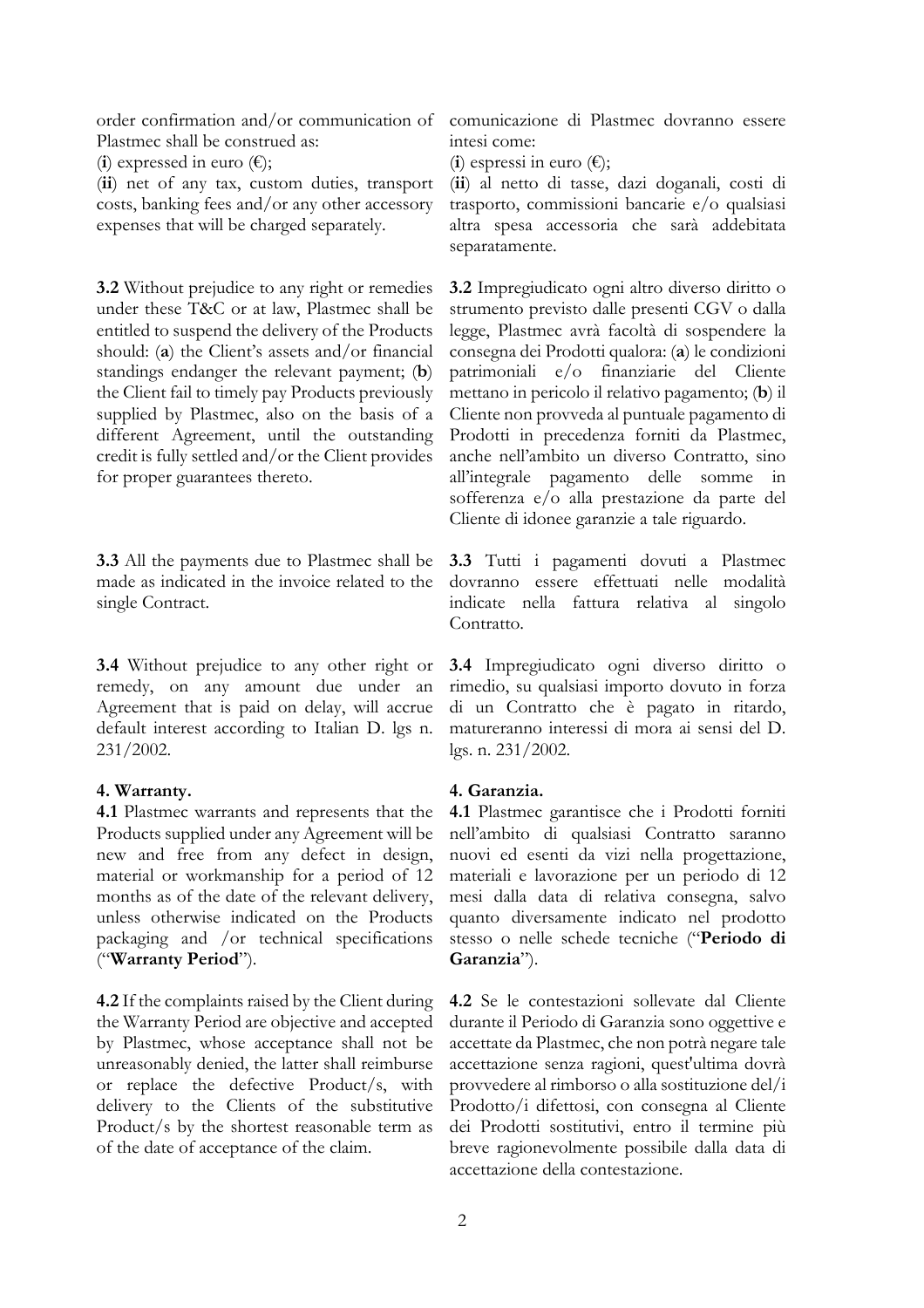The warranty obligations shall be effective and binding only if and provided that Plastmec had the opportunity to verify the existence of the alleged defects of the Products challenged by the Client.

The obligations of Plastmec hereunder shall be deemed as entirely fulfilled with the reimburse or replacement of the defective Product(s) according to the terms set out above, without any further duty or obligation for Plastmec.

**4.3** The Client shall inspect all the Products upon the relevant receipt.

Subject to the loss of warranty, any shortages, damage, defects or other non-conformities of the Products shall be notified in writing by and not later than 8 (eight) calendar days as of the relevant delivery date or, in case of hidden defects, within and not later than 8 (eight) days as of the date of the relevant discovery.

The said notice shall contain a detailed description of the alleged defects and enclose the documents, pictures or other materials supporting the claim.

**4.4** Plastmec is not be liable for, and the warranty does not apply to any defect of the Products caused by or arising out of:

(**i**) ordinary wear, tear and/or corrosion;

(**ii**) intervention, repair, alterations and/or modifications of the Products made by third parties not previously authorised in writing by Plastmec;

(**iii**) improper storage or warehousing;

(**iv**) improper use or use under conditions more severe than those for which the relevant Product was designed or built for;

(**v**) incorrect or improper maintenance by the Client or any third party

Plastmec shall be, in any case, discharged from these warranty obligations if the Client fails to regularly pay the price due under any Agreement.

**5.1** Without prejudice to the obligations set out under section 4 above and Plastmec's obligation to reimburse or replace any defective Products as per the terms set out therein, unless otherwise regulated by mandatory provisions of the prevailing applicable law

Gli obblighi di garanzia saranno efficaci e vincolanti solo ove Plastmec abbia la possibilità di verificare la sussistenza dei pretesi difetti contestati dal Cliente.

I presenti obblighi di garanzia di Plastmec s'intendono integralmente adempiuti con il rimborso o la sostituzione del Prodotto difettoso, senza altri oneri od obblighi a carico di quest'ultima.

**4.3** Il Cliente dovrà esaminare tutti i Prodotti al momento della relativa consegna.

A pena di decadenza dalla garanzia, ogni mancanza, danno, difetto o altra nonconformità dei Prodotti dovrà essere comunicata per iscritto, entro e non oltre 8 (otto) giorni dalla data di relativa consegna o, qualora si tratti di difetti occulti, dalla data della relativa scoperta.

Tale comunicazione dovrà contenere una dettagliata descrizione dei pretesi difetti ed alla stessa andranno allegati i documenti, le fotografie o i materiali a supporto.

**4.4** Plastmec non è responsabile e la garanzia non si applica a difetti dei Prodotti causati o derivanti da:

(**i**) ordinaria usura, logorio e/o corrosione;

(**ii**) interventi, riparazioni, alterazioni e/o modifiche dei Prodotti attuati da terzi senza preventiva autorizzazione scritta di Plastmec;

(**iii**) deposito e/o custodia in luogo non idoneo;

(**iv**) impiego improprio o utilizzo in condizioni più severe di quelle per cui il relativo Prodotto era progettato o costruito;

(**v**) errata movimentazione o scorretta manutenzione da parte del Cliente o di terzi.

Plastmec sarà in ogni caso sollevata dagli obblighi di garanzia qui previsti qualora il Cliente non provveda al regolare pagamento del prezzo dovuto in forza del Contratto di Vendita/ordine.

## **5. Limitation of Liability. 5. Limitazione di responsabilità.**

**5.1** Ferme le obbligazioni previste dal precedente articolo 4 e l'obbligo di Plastmec di rimborsare o sostituire qualsiasi Prodotto difettoso nei termini ivi previsti, se non diversamente previsto da norme imperative non derogabili convenzionalmente, Plastmec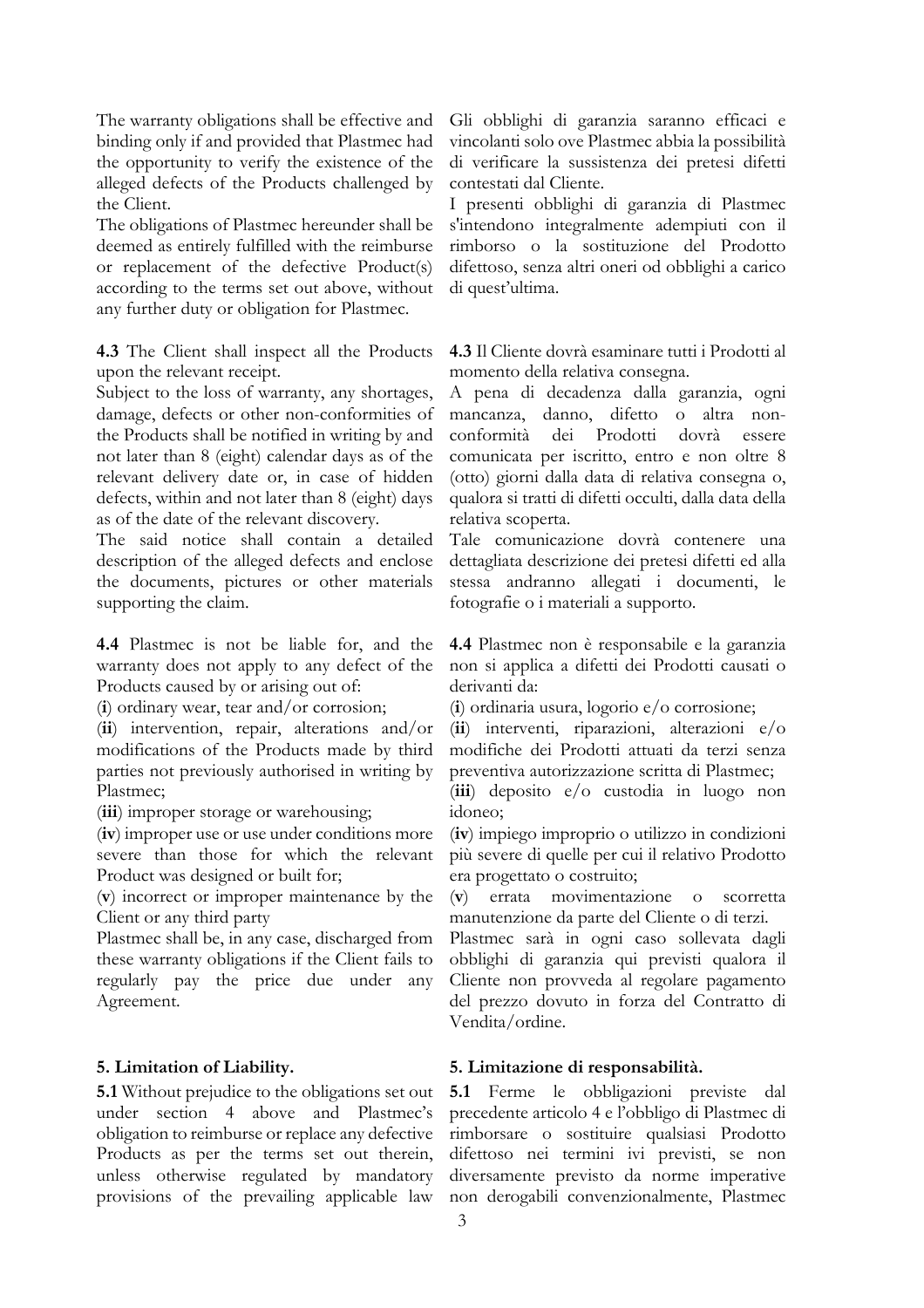which cannot be conventionally derogated, Plastmec shall not be liable in any manner whatsoever for:

(**a**) indirect, consequential, incidental or punitive damages, as well as for damages related to alleged financial or economic losses suffered by the Client or third parties;

(**b**) loss of production, loss of profit or revenue, loss of information and data;

(**c**) business interruption or suspension of the industrial production;

(**d**) costs or expenses incurred by the Client as regards any activity not previously authorised in writing by Plastmec;

that arise out of, or as the result of, the sale, delivery, late delivery or non-delivery, use or loss of use of the Products.

**5.2** Notwithstanding anything to the contrary contained in these T&C, Plastmec's maximum aggregate liability under any Agreement shall be limited and never exceed the cap equal to 100% of the price due for the Products to be delivered pursuant to the same Agreement.

**5.3** The limitations of liability set out under clauses 5.1 and 5.2 do not apply in case of Plastmec's gross negligence or wilful misconduct.

# **6. Industrial and intellectual property rights.**

**6.1** Plastmec is and will remain the sole and exclusive owner of (a) any and all industrial and/or intellectual property rights, whether patentable or not, (b) of the know-how rights concerning and/or arising out of the Products or any improvement of Products that Plastmec may carry out in cooperation with the Client.

**6.2** These T&C and/or any Agreement will not operate to transfer any right, title or interest in any industrial or intellectual property rights relevant to the Products of the party owning or holding such intellectual property rights at the commencement of the relevant Agreement ("**Owning Party**") to the other party, and the latter will not have in any case the right to manufacture, or have any other third party to

non sarà mai responsabile in qualsiasi maniera per:

(**a**) danni indiretti, consequenziali, incidentali o punitivi, così come per i danni derivanti da pretese perdite finanziarie o economiche subite dal Cliente o da terze parti;

(**b**) perdite di produzione, perdite di guadagni o perdite di dati e informazioni;

(**c**) l'interruzione dell'attività d'impresa o la sospensione della produzione industriale;

(**d**) costi o spese sopportati dal Cliente per qualsiasi attività non preventivamente autorizzata per iscritto da Plastmec;

che derivino o siano comunque imputabili alla vendita, consegna, tardiva o mancata consegna, utilizzo o mancato utilizzo dei Prodotti.

**5.2** In deroga a qualsiasi diversa disposizione delle presenti CGV, la responsabilità complessiva massima di Plastmec in base a qualsiasi Contratto sarà limitata e non potrà mai superare una soglia pari al 100% del prezzo dovuto per i Prodotti da consegnare ai sensi del medesimo Contratto.

**5.3** Le limitazioni di responsabilità previste dagli artt. 5.1 e 5.2 non si applicano nel caso di colpa grave o dolo di Plastmec.

# **6. Diritti di proprietà intellettuale e industriale.**

**6.1** Plastmec è e rimarrà la sola ed esclusiva titolare di (a) ogni e qualsivoglia diritto di proprietà industriale e/o intellettuale, anche se non brevettabile, (b) del know-how relativo e/o derivante dai Prodotti o da qualsiasi miglioria dei Prodotti che Plastmec dovesse sviluppare in cooperazione con il Cliente.

**6.2** Queste CGV e/o qualsiasi Contratto non determinano il trasferimento dei diritti di proprietà industriale o intellettuale relativi a Prodotti dalla parte che ne è titolare al momento dell'inizio del relativo Contratto ("**Parte Titolare**") all'altra parte, e quest'ultima non avrà in ogni caso titolo per fabbricare, o far fabbricare da terzi i medesimi Prodotti senza la preventiva autorizzazione scritta della Parte Titolare.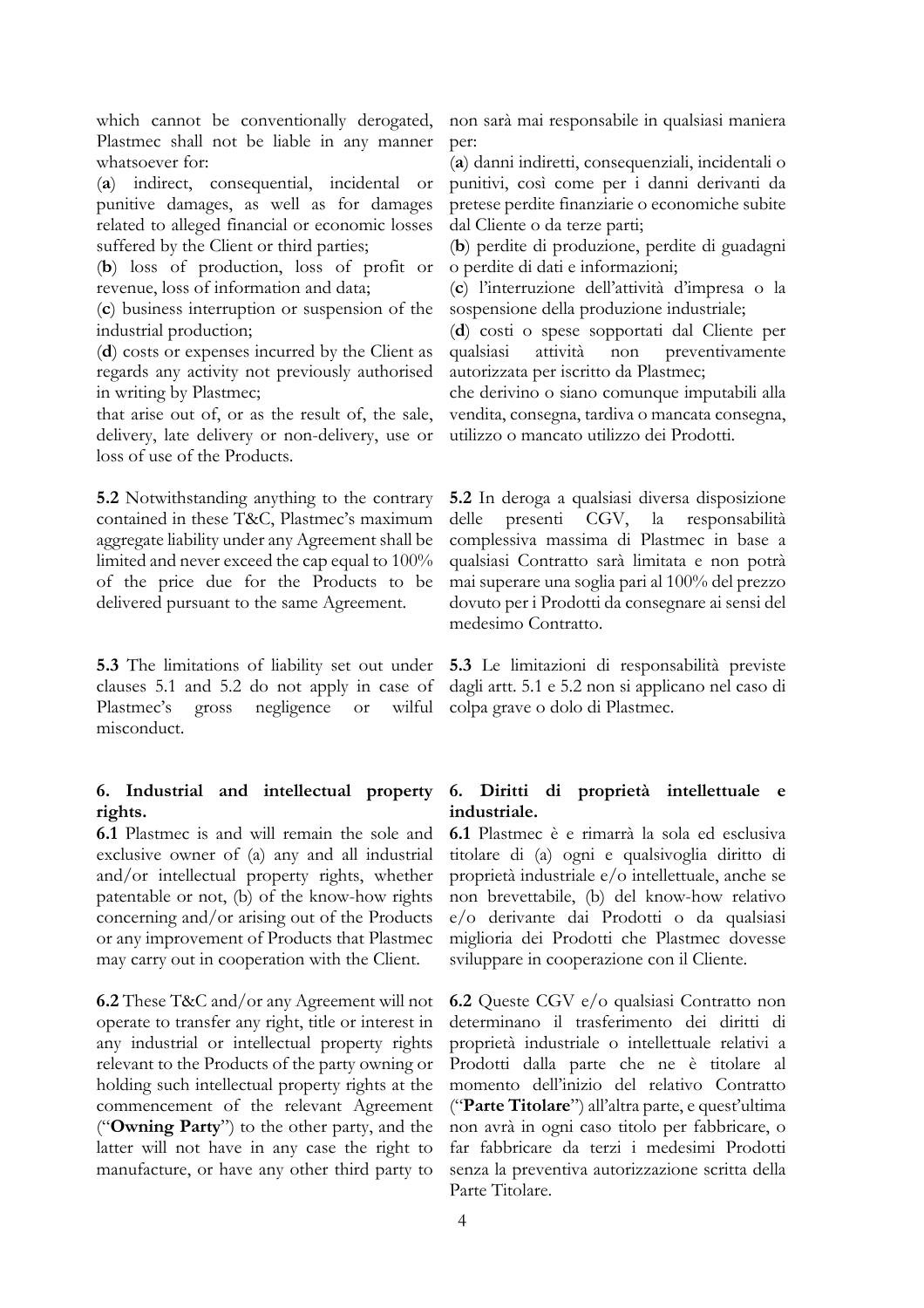manufacture, the same Products without prior written authorization from the Owning Party. Any use of rights so granted must be subject to a separate license agreement upon terms to be agreed between the parties.

## **7. Termination. 7. Risoluzione.**

**7.1** Plastmec will be entitled to forthwith terminate any Agreement regulated by these T&C and suspend any delivery in progress, by means of written notice thereof, in case of Client's failure to (**a**) pay the price of Products in accordance with the agreed terms (even when the relevant payment is due under a different Agreement in force with the same Client) or (**b**) breach any of the following clauses: 6.1 (Plastmec's industrial and intellectual property rights), [8] (Assignment).

**7.2** Any Agreement regulated by these T&C shall be deemed as automatically terminated if the Client (a) files a petition for relief in bankruptcy on its own behalf, or upon request of a third party, or (b) is submitted to any prebankruptcy proceedings (alike arrangement with creditors or assignment of assets for the benefit of creditors), compulsory liquidation, voluntary winding up or any discontinuance of its business.

### **8. Assignment. 8. Cessione.**

The Client may not assign its rights or obligations under any Agreement regulated by these T&C without the prior written consent of Plastmec.

Plastmec shall not be liable for delay or failure to perform any of the obligations set out under any Agreement regulated by these T&C by reason of circumstances beyond its reasonable control ("**Force Majeure Event**").

The Events of Force Majeure shall include without limitation, strikes, union agitation, lock-outs accidents, fortuitous event, fire, short supply or absence of raw materials, delay of the suppliers and/or of the carriers in the delivery of raw materials, force majeure, governmental orders or similar orders, whether or not valid, computer bug, earthquakes or other disaster of the elements, embargoes, war, insurrections.

Qualunque uso di tali diritti dovrà essere regolato da un separato contratto di licenza, nei termini che saranno concordati dalle parti.

**7.1** Plastmec avrà facoltà di risolvere immediatamente qualunque Contratto regolato dalle presenti CGV e di sospendere qualunque consegna in corso, mediante comunicazione scritta, nel caso in cui il Cliente (**a**) non paghi il prezzo dei Prodotti nei termini convenuti (anche qualora il relativo pagamento sia dovuto in forza di diverso Contratto in essere con il medesimo Cliente) o (**b**) violi una qualsiasi delle seguenti clausole: 6.1 (diritti di proprietà industriale o intellettuale di Plastmec), 8 (cessione).

**7.2** Qualunque Contratto regolato dalle presenti CGV s'intenderà automaticamente risolto nel caso in cui il Cliente (a) presenti istanza di fallimento in proprio o su richiesta di terzi, ovvero (b) sia sottoposto a qualsiasi procedura pre-fallimentare (come un concordato preventivo o la cessione di beni a beneficio dei creditori), liquidazione forzata, liquidazione volontaria o cessazione dell'attività.

Il Cliente non può cedere i diritti e gli obblighi a lui attribuiti da qualunque Contratto regolato dalle presenti CGV, senza il preventivo consenso scritto di Plastmec.

### **9. Force Majeure. 9. Forza Maggiore.**

Plastmec non sarà responsabile per il ritardato o mancato adempimento a qualsiasi obbligo previsto da qualunque Contratto regolato dalle presenti CGV in ragione di fatti che siano al di fuori del suo ragionevole controllo ("**Evento di Forza Maggiore**").

Gli Eventi di Forza Maggiore comprendono, a titolo meramente esemplificativo e non esaustivo, scioperi, agitazioni sindacali, serrate, caso fortuito, incendio, scarsità o assenza di materie prime, ritardo nelle consegne da parte dei fornitori e/o vettori, forza maggiore, atti governativi o atti simili, validi o meno che siano, bug informatici, terremoti o altri eventi